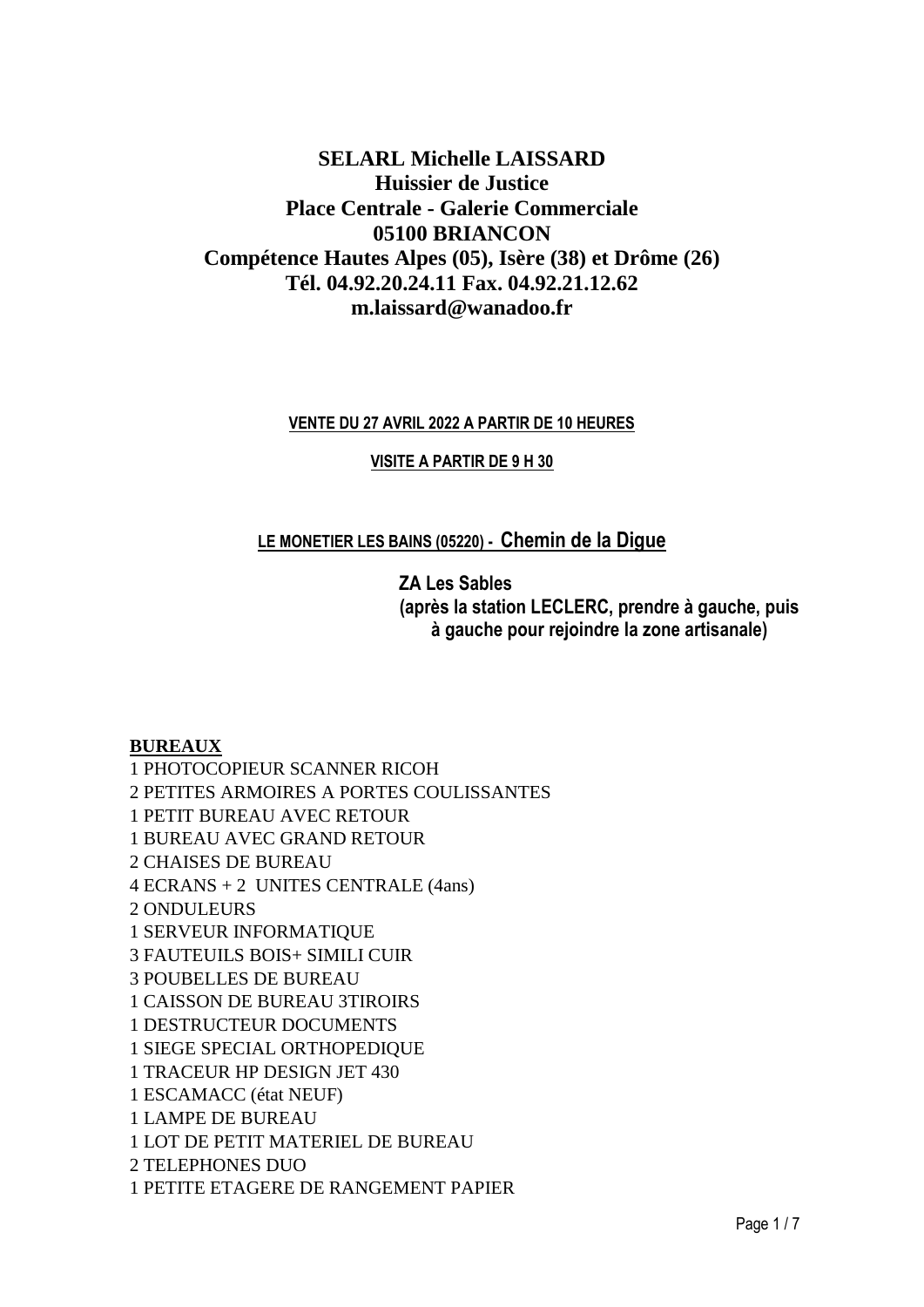#### **ESPACE CUISINE**

1 RADIO MAKITA 1 MICRO ONDES 1 LOT DE VAISSELLE 1 FRIGO TOP 1 CAFETIERE 1 POUBELLE 1 TABLE+5 CHAISES 1 POUBELLE toilettes 1 ASPIRATEUR KARTCHER

2 BALAIS

1 PELLE+ BALAYETTE

1 SEAU DE MENAGE

1 APPAREIL KARCHER VITRE + canne télescopique

1 PENDULE

2 TABLEAU AFFICHAGE LIEGE

## **COUR**

18 METRES DE RACS DE STOCKAGE 14 BARRIERES DE CHANTIER (Etat NEUF) 1 LOT D'UNE CINQUANTAINE DE CAISSE EN BOIS 1 ECHELLE MONOBRAS 1 LAME A NEIGE TYPE TA2 AVEC MONTAGE MANITOU BIALER PAPILLON 2013 1 PETITE POTENCE AVEC CROCHET + GRAPIN FLECHETTE ROTATIVE+CROCHET 1 GODET DE DEINEIGEMENT MANITOU 2000 litres 1 PANIER MONTE MATERIAUX MANITOU 1 LOT DE VIEUX BOIS DE CHAUFFAGE VIEILLES POUTRES 1 PETIT GODET MANITOU 900 LITRES AVEC RACLOIR 1 RALLONGE DE FLECHE POTENCE 4 METRES MANITOU P600MTS2 1 GODET AVEC DENT ET RACLOIR MANITOU 800 LITRES POUR TERRASSEMENT 1 SEAU A BETON POUR MANITOU AVEC TETINE - VITALE 1 GRUE POTAIN IGO 21 26 METRES DE FLECHES (CABLE NEUF) AVEC FOURCHE + POIDS 1 FOURCHE GRUE EXTENSIBLE REGLABLE 2 PASSERELLE 6 METRES POUR ECHAFAUDAGE + GARDE CORPS-MEFRAN 1 PORTIQUE ECHAFAUDAGE 6 METRES 1 ECHAFAUDAGE ENTIER R90 1 METRE DE LARGE - MEFRAN (environ 100

 $m<sup>2</sup>$ )

2 CONTAINERS ECHAFAUDAGE SECURIFRAN( 100M2 chacun)

1 REMORQUE D'ECHAFAUDAGE SECURIFRAN BP 872 WE

1 ECHAFAUDAGE ROULANT 10 METRES DE HAUTEUR

1 PETIT ECHAFFAUDAGE ROULANT PETIT KIWI

2 CASIERS ROUGE DE CONSOLES DE DEPORT (ENVIRON 20 CONSOLES)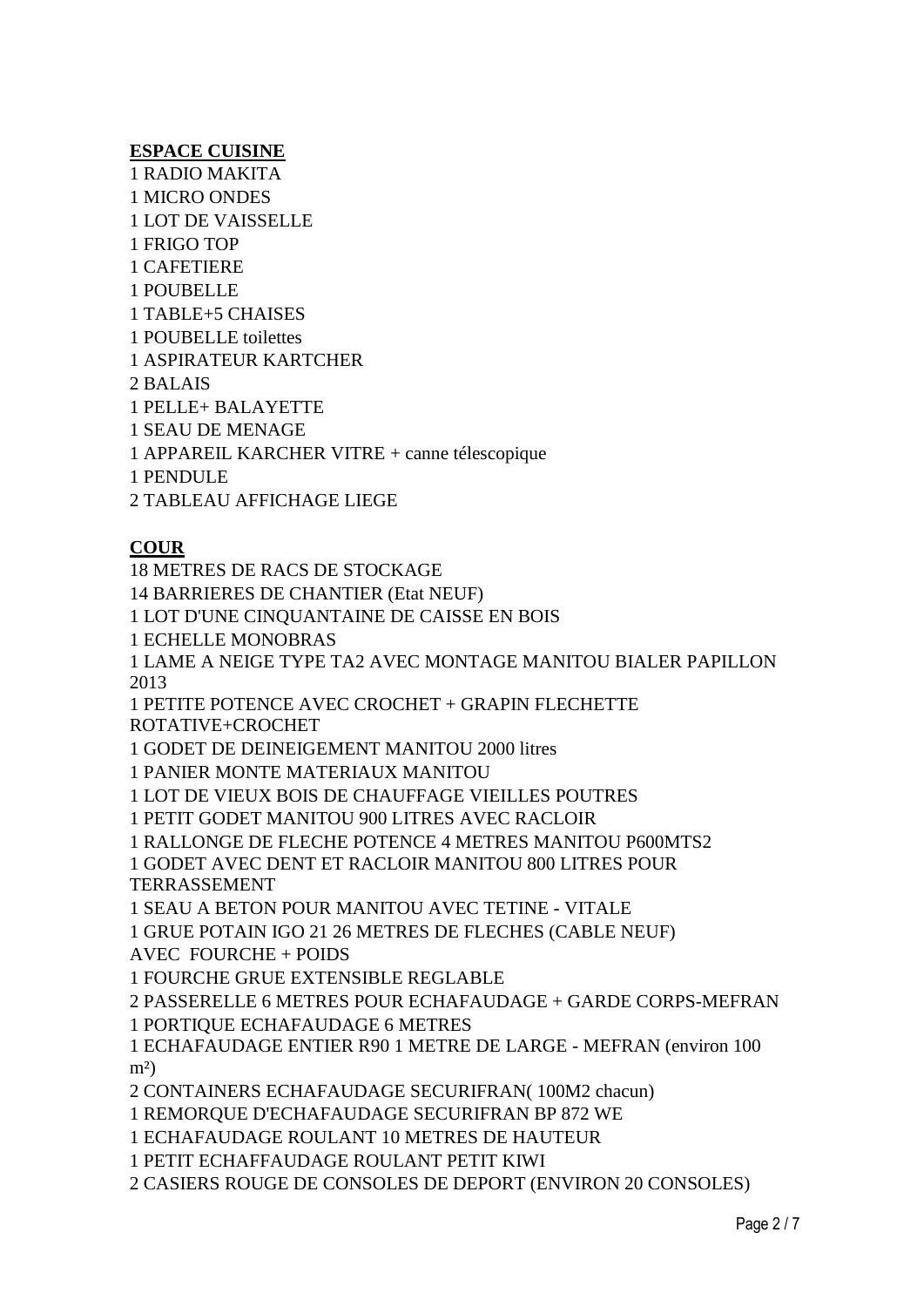LOT PINCES DALLES et MATERIEL DE SECURITE

4 BIDONS ANTIGELE

GARDES CORPS REGLABLES POUR ECHAFAUDAGE SECURIFRAN (une dizaine)

LOT PIEDS REGLABLES POUR ECHAFAUDAGE

2 SUPPORTS ECHAFAUDAGE ROULANT SECURIFRAN

LOT REHAUSSE GARDE CORPS

LOT ETAIS DE MACON (ROUGE)(une dizaine)

LOT DE SERRE JOINTS (ROUGE) (une quarantaine)

LOT DEPORT CONSOLES ECHAFAUDAGE

LOT CONSOLES DE DEPORT (UNE QUINZAINE)

1 CAISSE EN BOIS DE COLLIERS DE RIVES (UNE VINGTAINE)

LOT DE PIEDS REGLABLES TELESCOPIQUES (UNE VINGTAINE)

PLATEAU ECHAFAUDAGE

2 POIDS BLOCS UNE TONNE

6 POIDS BLOCS POUR SECHAGE BOIS

1 MANITOU F2 672 TP

# **VEHICULES**

MITSUBISHI L200 AK112JP CABINE RACCOURCI 176789 KMS(EQUIPE PR SALEUSE) de 2005

1 SALEUSE HILLTIP BIALER AK112 JP (adaptable avec L200 MITSUBISHI) 1 RENAULT MASTER BENNE BASCULANTE HYDRAULIQUE BQ934 QC + **COFFRE** 

MATERIEL 28439 KMS 2011

1 CAMION DAF PLATEAU 19 TONNES AVEC 1 GRUE AUXILIAIRE MODELE ST 170 STENN 15 TONNES 16 METRES HAUT + 2 RALLONGES MANUELLES 19 METRES EN TOUT EQUIPE SUR CAMION 130813 KMS AH 365 DD ANNEE 1999+potence

1 POMPE A GASOIL - TITAN TRUCK MASTER 400 LITRES

1 RENAULT MASTER FOURGON (REHAUSSE+GALERIE+ PORTE ECHELLE) AH399DD

2001 73800KM

# **ATELIER**

1 FENDEUSE A BOIS+TABLE - BALFOR 16 TONNES

1 SCIE A PANNEAU VERTICALE HAFFNER TYPE 760

1 SECHOIR A BOIS MASPELL CAPACITE 0,7 M3

4 CHAINES DE DEINEIGEMENT POUR PNEUS 46070 R24 (POUR MANITOU OU AUTRE)

1 PAIRE DE CHAINES PIWAG 13R22-5 jumelée Camion Benne

1 PAIRE DE CHAINE JULMELEE PIWAG 19575 R 16C CAMION DAF

4 CHAINES POUR MANITOU 34080 X18 PIWAG & BIALER (ETAT NEUF)

1 CENTRE DE TRAITEMENT MANUEL AVEC POMPE/ CUVE DEVIDOIR

1 SCIE A RUBAN CHAMBON 1989 TYPE 582

1 TOUPIE M DUBUS

1 CADREUSE PRESSE A COLLAGE STROMAB 1991 N° STH2500/OR-A-91935 1 SCIE A BUCHES (BLEUE) GAUBERT TYPE 1 MB90BL4 DIAMETRE LAME 600

1 PRESSE A BRIQUETTE MODELE E70ECO 2008 Réhausse stockage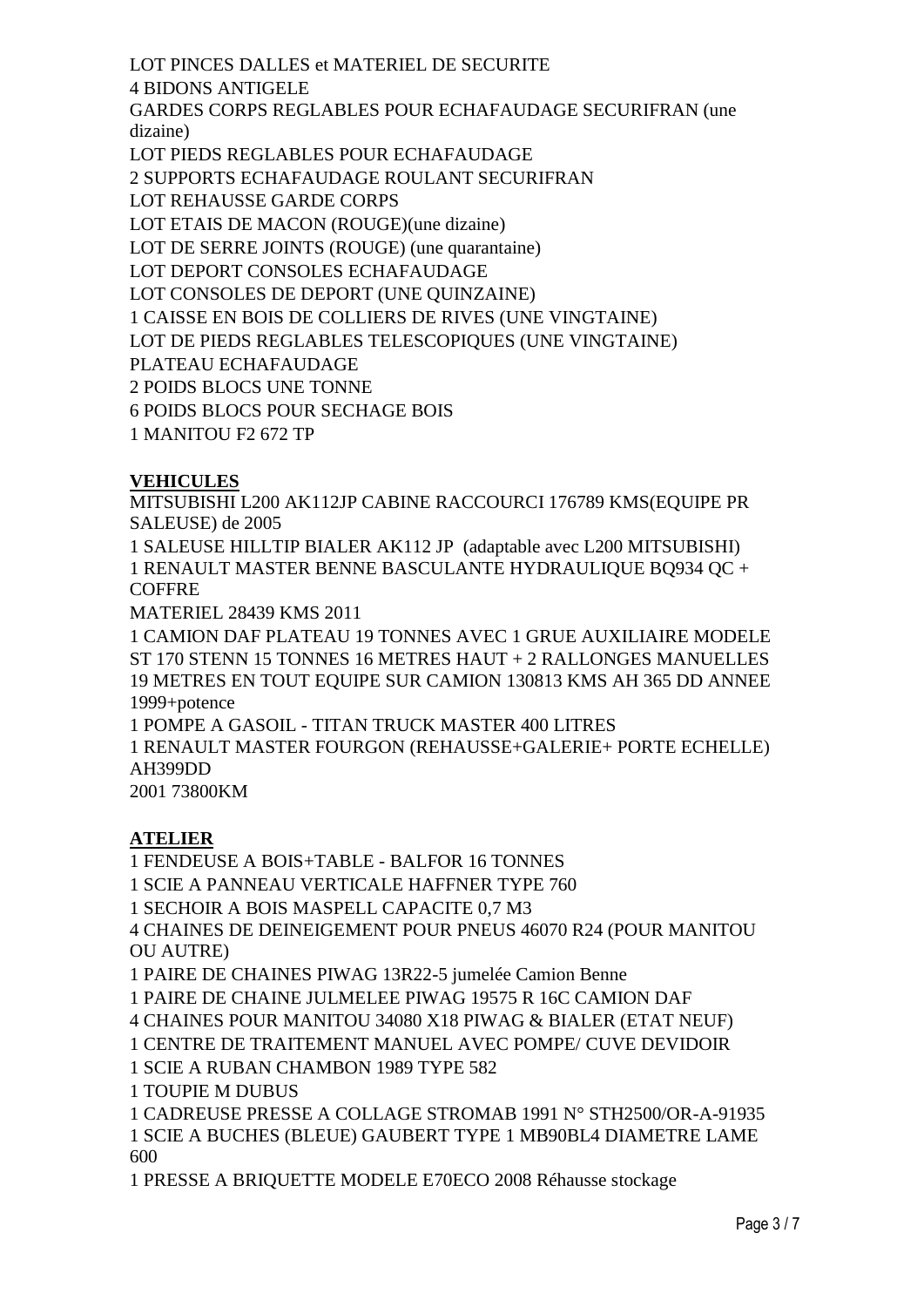1 POTENCE 500KG AVEC DEPORT ET PALAN A CHAINE

1 PONCEUSE LONGUE BANDE AVEC TABLE ELECTRIQUE MINI MAX L55 1 MORTAISEUSE A CHAINE LYONFLEX TYPE F84+ ACCESSOIRES (CHAINE GUIDE)

1 TENONNEUSE CHAMBON AVEC ARBRE D'HABILLAGE DE CHARPENTE TDN04 200 DE LONG 200 DE HAUT

1 SCIE A FORMAT SI400CLASS ENTIEREMENT NUMERISE(HAUT DE GAMME)

1 DEGAUCHISSEUSEE F520 A NOVA SCM

1 RABOTEUSE SCM 5630 CLASS AVEC TABLE DE SORTIE 600 Large /300 Haut

1 CORROYEUSE SINTEX SCM 4 PASSE DIMENSION 100X180

1 CENTRE COUPE CHARPENTE CT800 STROMAB ANNEE 2006 (ORDINATEUR NEUF)

et LAME AVEC TABLE A ROULEAUX SUPPLEMENTAIRE BOIS DE 13 METRES

1 SYSTÈME D'ASPIRATION SAMSOUD (TUYAUX/TRAPPE MOTO 37 **CHEVAUX** 

TN800-4 15 KWATTS TYPE N° 09215450 + SYSTÈME FILTRATION

1 CIRCUIT PNEUMATIQUE

1 COMPRESSEUR D'ATELIER MAUGUIERE HP 705/ MNPRO75006250369325

EQUIPE D UNE PURGE AUTOMATIQUE

2 TRANSPALETTES

1 SCIE GUILLOTINE TYPE SD BEMBLED avec rallonges et bac de récupération

4 ETABLIS D'ATELIER AVEC PRISES ELECTRIQUES

1 BOUDINEUSE A OURLETS

1 PLIEUSE D'ATELIER SOUCHON 2 METRES

1 STOCK ISOLANT BARDAGE

4 PLATEAUX EXTENSIBLES MACC POUR ECHAFAUDAGE

2 PLATEAUX EXTENSIBLES ALTRAD

3 PELLES A NEIGE TRAINEAUX

2 PELLES PLASTIQUES DENEIGEMENT

1 LOT TUYAUX ASPIRATION (état neuf)

2 RALLONGES DE FOURCHE

1 LOT DE LAMBRIS

1 LOT ZINGUERIE DESCENTES COUVERTURE

2 TUYAUX ASPIRATION NEUF 120 DIAMETRE

1 TABLE A DESSIN

1 STOCK D'ARRETS DE NEIGE

1 BAC A BETON (MONTE MATERIEL) MANITOU MACC

1 LOT DE TAQUETS D'ECHELLES (matériel ancien)

1 FENDEUR A VIS KIKSTAN 380

6 SERIES TRETEAUX DE MACON MACC AVEC RALLONGES ET PIQUETS DE **SECURITE** 

2 SUPPORTS DE MEUBLE MACC AVEC REHAUSSE

1 COMPRESSEUR ABAC MODEL B2800001-100 EM3 V230 ABAC

1 MEUBLE AVEC LOT VISSERIE+quincaillerie

1 PETIT CLOUEUR MENUISERIE SENCO

8 TRETEAUX D'ATELIER MAC EN 80 EN 1 METRE

4 PETITS TRETAUX ALU 80 WURTH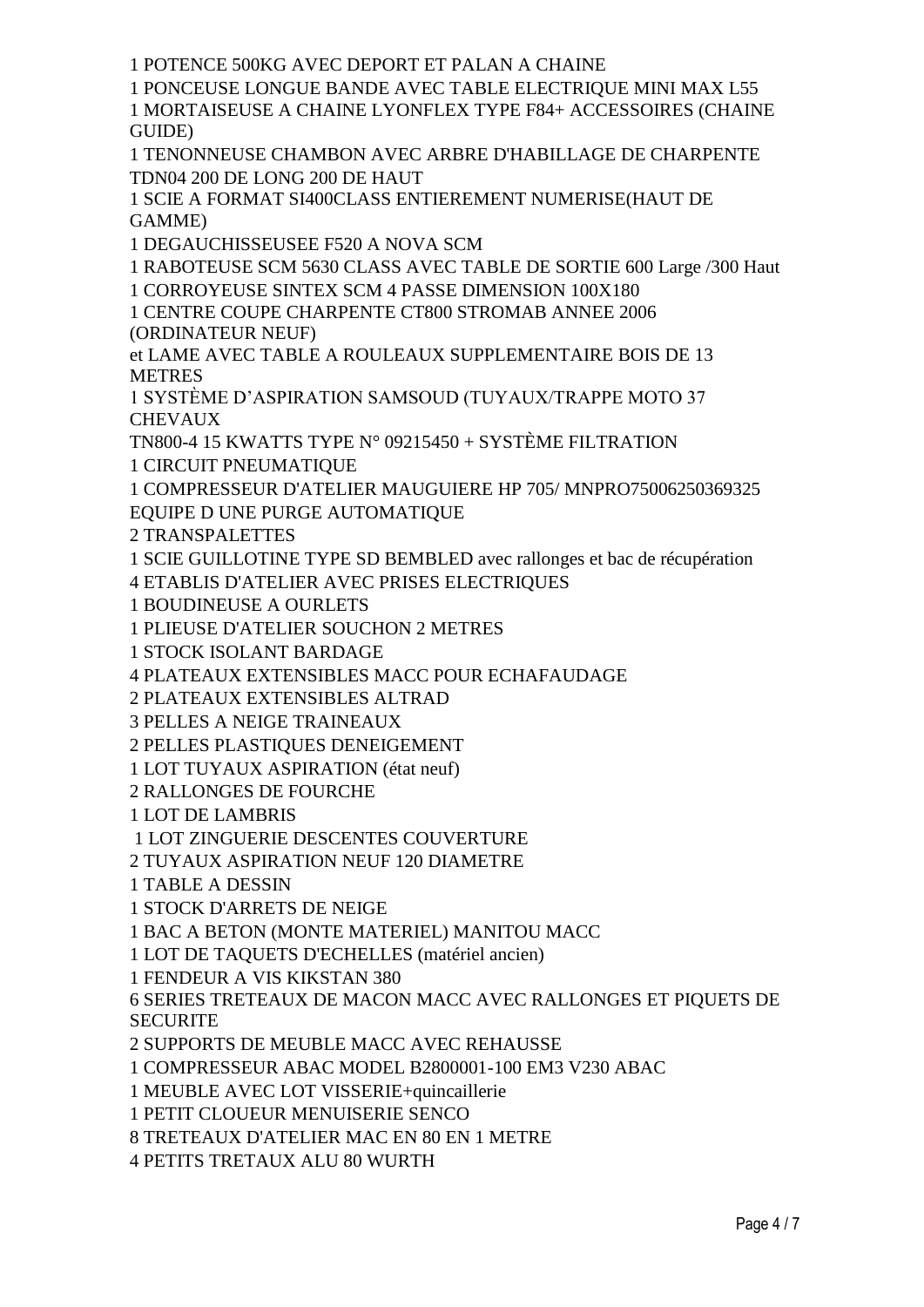2 TRETEAUX SUR ROULETTES /SERVANTES POUR RABOTAGE OU DEPLACEMENT BOIS 2 SERVANTES MACC 4 GRANDES SERVANTES MACC 2 ETABLIS MACC PLIABLES (état neuf) 1 PASSERRELLE WURTH ALU REGLABLE 1 RALLONGE CHARRIOT POUR USINAGE BOIS MACC 2 ESCABEAUX MACC(1 PETIT 1 GRAND) 1 ESCABEAU REGLABLE/PLIABLE MACC 2 PAIRES DE TRETEAUX PLIABLES 1 PHARE LED (Etat neuf) 2 PHARES DE CHANTIER MACC 2 ECHELLES COUVREUR BOIS 2 ECHELLES COUVREUR MACC 10 METRES 2 PETITES ECHELLES MACC (3 M fermées / 5 M ouvertes) 3 ECHELLES MONOBRINS 2 ECHELLES DOUBLES 8 METRES MACC 1 TRIPLE ECHELLE 10 METRES MACC 2 STATIONS CHANTIER ELECTRIQUE 1 COMPRESSEUR HAUTE PRESSION POWER LIFE AKHL1230E MAX AVEC 2 ENROULEURS CABLES 2 X 10 METRES+ 1 CLOUEUR MAX HN90 1 CLOUEUR SEMCO SM4 1 CLOUEUR AERFAST ANS21160 1 CLOUEUR A GAZ IM90 (dernier modèle) 1 CLOUEUR A GAZ IM90 2 VISSEUSES BOULONNEUSE WURTH 4 PETITES CHANDELLE D'ATELIER 1 MARTEAU PIQUEUR BOSCH 1 DECAPEUR THERMIQUE LEISTER CH6060 1 DEFONCEUSE MAFFELE LO65EC 1 SCIE HILTI CIRCULAIRE WSC265KE 1 RAINUREUSE MAKITA CHARPENTE 1149E(SERIE) 1 BROSSE A BOIS FESTOOL RAS180.03E 1 VISSEUSE A PLACO DEBRAYABLE 1 SCIE CIRCULAIRE 235 MAKITA 1 TYPE QUEUE D'ARONDE CHARPENTE 2 RALLONGES POUR ETABLI MACC POUR SCIE RADIALE 4 CONES SIGNALISATION 1 TRONCONNEUSE SHLDAWSA 488 EQUIPEE D'UNE ECORCEUSE 1 SCIE CIRCULAIRE HILTI 85 1 TRONCONNEUSE ELECTRIQUE 1603H1 1 NIVEAU LASER AGATEC M80 1 SCIE RADIALE VIRUTEX TM33E+TABLE POUR RADIALE VIRUTEX 1 CAISSE HARNAIS AVEC DEROULEUR ET CABLES 1 LOT CASQUES DE CHANTIER 1 RALONGE ALIMAC NEUVE 1 PERCEUSE MAFELL TYPE HSB ELETRIQUE 2 CHALUMEAUX LOT DE REGLES ALU 1 SCIE A RUBAN PORTATIVE MAFFEL TYPE Z3L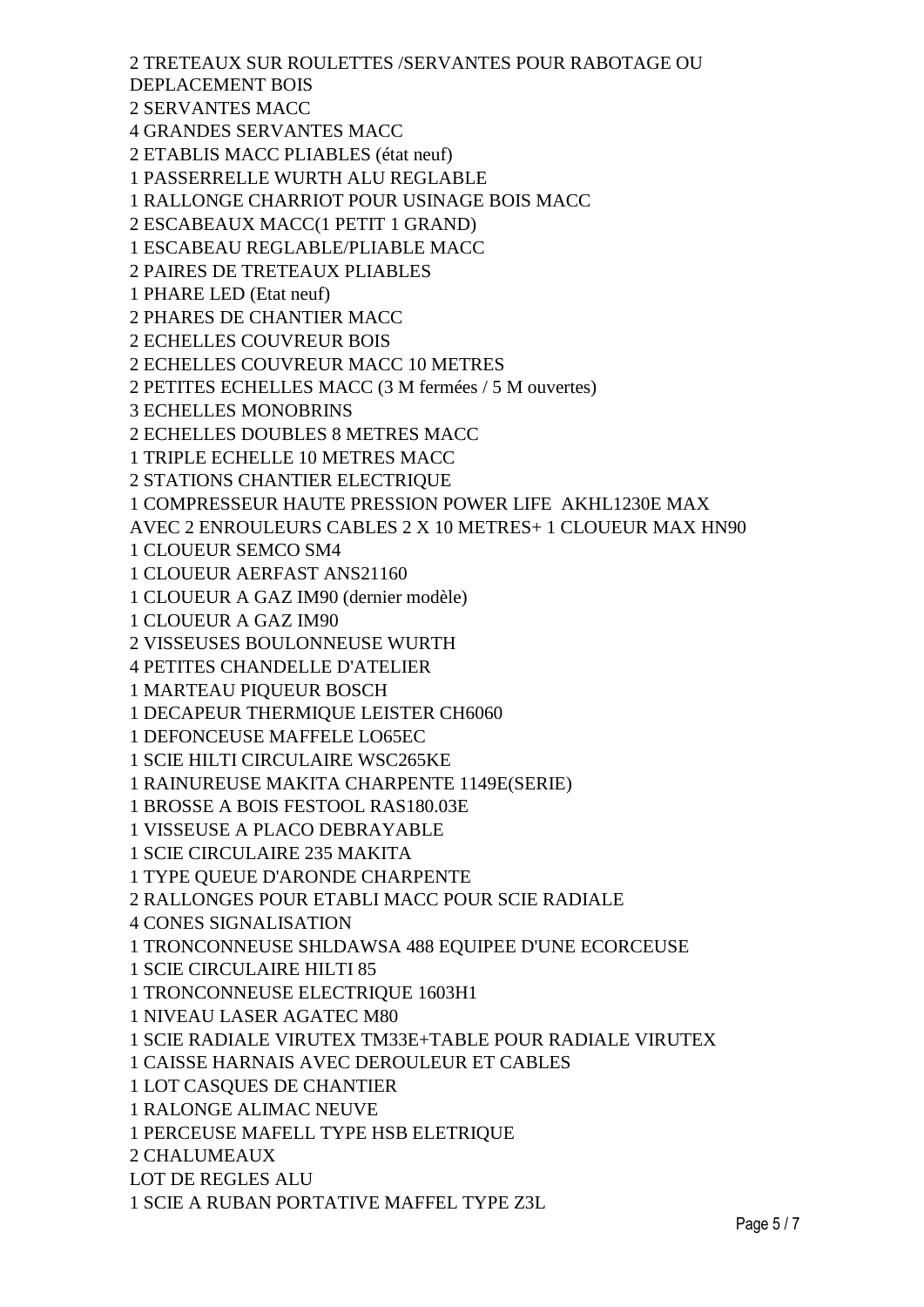1 SCIE CIRCULAIRE K55400 + RAIL DE GUIDAGE 1 CIRCULAIRE MAFELL NEUVE TYPE MKS 130 EC 1 CIRCULAIRE MAKITA CHARPENTE 130 mms 1 MORTAISEUSE A CHAINE DE CHARPENTE LYON FLEX TYPE P43 1 RABOT DE CHARPENTE MAFELL PORTATIF TYPE 2H320H 1 SCIE A CHAINE MAFFEL TYPE Z5260E 1 COLONNE DE PERCAGE MAFFEL TYPE BST650S 1 CLAMEAU DE CHARPENTE 4 SERRE JOINTS/ 1 PIC CHARPENTE 1 ELINGUE A CHAINE 4 BRINS 2 ELINGUES A CHAINES REGLABLES LOT MASSES/ PIED DE BICHES 6 ENROULEURS ELECTRIQUES ATELIER WURTH 072115827 2 ENROULEURS PNEUMATIQUES 1 KARTCHER EAU CHAUDE HDS558CECO (REPARATION JANVIER 2022) 1 SCIE RADIALE MAKITA LS1216 1 ENROULEUR ELECTRIQUE 1 LOT DE SERRES JOINTS SERVANTES DE SERRAGE (2 LONGUES DE 2 METRES/2 LONGUES DE 150 CM) 2 SERRES JOINTS A CREMAILLERE… 1 GABARI POUR ESCALIER SCHEER+ TLU5+ GUIDE BF305 1 DEFONCEUSE SCHEER 1 LEVE PORTE MACC 1 PONCEUSE A BANDES MAKITA 9401 1 PONCEUSE ORBITALE DIWALT D26410 1 SCIE CIRCULAIRE MAKITA85 MM5903R 1 PERCEUSE CHARPENTE MAKITA 1 PONCEUSE A BANDE 1 LAMELLO/ RAINUREUSE 4316SL 1 SCIE CIRCULAIRE HILTI WSC55 1 MULTICUT FSC20 SUPERCUT 1 LAMELLO DEWALT DW682QS 1 PAUMELLEUSE SCHEER HM4 1 RABOT WURTH EH4+ KIT ADAPTABLE TABLE DEGO/RABOT 1 SCIE SAUTEUSE DEWALT DW333K 1 TESTEUR A BOIS D'HUMIDITE 1 PETIT CLOUEUR MENUISERIE WURTH DSK1555 1 PONCEUSE HILTI WFE450-E ORBITAL 1 ASPIRATEUR D'ATELIER KARTCHER PRO NT30-1 TACTTEL 1 SERVANTE MACC D'ARBRE MAINTIEN DE PORTE SCIE PENDULAIRE MAKITA 1 ETABLI DE CHANTIER Macc 1 SCIE CIRCULAIRE MAKITA 65 1 PETITE PONCEUSE A BANDES MAKITA 9030 1 DISQUEUSE DIWALT DIAM. 125 DWE4233 1 PETITE DISQUEUSE BOSCH 1 LASER GGL BOSCH 3-80P 2 TRONCONNEUSES THERMIQUE STIHL MS2G1